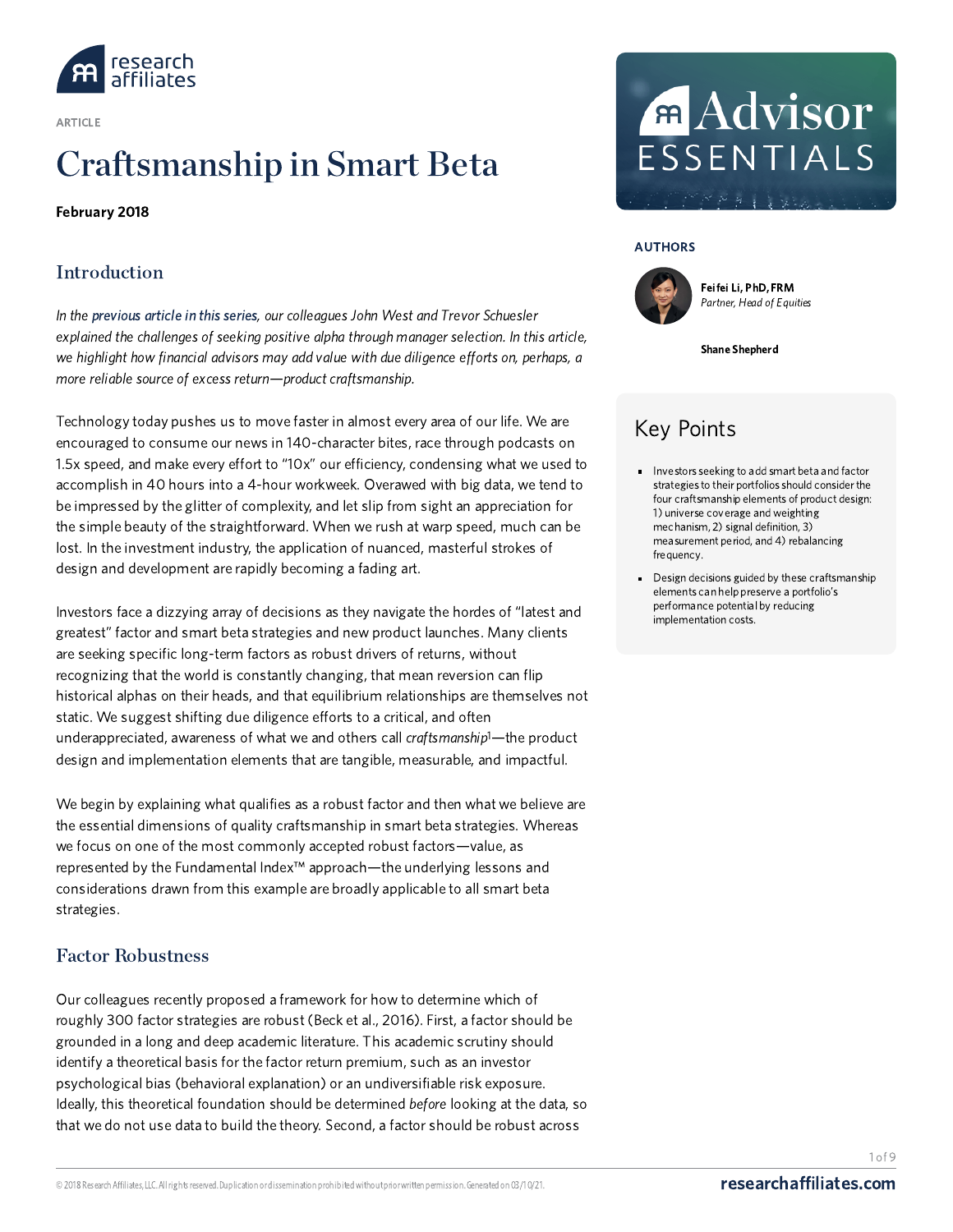

definitions, meaning that small changes in the measurement of a factor should not destroy its demonstrated performance. Third, a factor should be robust across geographies to show out-of-sample performance, and fourth, a factor should be implementable without incurring large trading costs that erode the factor's return premium. On a separate note, as our Alice in [Factorland](https://www.researchaffiliates.com/content/ra/na/en_us/publications/themes/alice-in-factorland.html) series of papers observes, we have also learned that in a backtest much of past performance is tied to revaluation (i.e., a factor becoming more expensive). Without controlling for the valuation level of the corresponding factor, past success likely presages future disappointment.

# Craftsmanship Considerations

Once an investor identifies the desired robust sources of return premium they wish to capture in their portfolio, the logical next step is to select the product(s) that can deliver these premiums. An investor new to the smart beta arena can easily be overwhelmed with the immensity of product offerings.

To address this challenge, we believe investors should be aware of the elements that constitute quality craftsmanship in the design of smart beta strategies, and make their product selection decisions accordingly. These elements can be grouped along the following dimensions: 1) universe coverage and weighting mechanism, 2) signal definition, 3) measurement period, and 4) rebalancing frequency.

A commonality underlying all of these dimensions arises from an overriding lesson we have gleaned from our combined decades of designing investment strategies: thoughtful product design work includes striking a balance between simplicity and effectiveness. Albert Einstein aptly captured this notion: "Everything should be made as simple as possible, but not simpler." We lean toward simplicity because it tends to lead to more predictable results and easier governance (Brightman, Kalesnik, and Kose, 2015), and we are highly conscientious in our design of preserving the effectiveness of the strategy.

As we explore each of the four craftsmanship dimensions, we will use the example of a strategy—the RAFI™ Fundamental Index—that relies on fundamental measures of company size to systematically rebalance against the market's constantly shifting expectations, and thereby harnessing a value premium (Arnott, 2006). Investors can apply the following framework to evaluate the craftsmanship elements of just about any smart beta strategy.

#### Dimension #1: Universe coverage and weighting mechanism

Decisions surrounding the universe coverage and weighting mechanisms of strategies can meaningfully impact investor portfolios because they influence the amount of liquidity available, which in turn affects transaction costs. For instance, if we invest in a strategy that allocates equal weights to all stocks with no consideration of the size of a company (an equal-weighted scheme), we inherently have a higher exposure to smaller companies, which tend to be less liquid and more expensive to trade. Unfortunately, most investors ignore liquidity issues because of the difficulty in observing their tangible impact on portfolio returns.

This dimension partially informs why we chose to avoid an equal-weighted approach, even though it is the simplest non-priceweighted weighting mechanism of all! Consider the comparative analysis conducted by Aked et al. (2014). The starting universes of the portfolios in the analysis include all stocks within the largest 85th percentile rank, either by cumulative market capitalization (for the cap-weighted and equal-weighted strategies) or by cumulative fundamental weight (for the fundamental strategy).<sup>2</sup> Both essentially cover a fixed portion of the market and are consistent with the practices of the most popular index providers.

A couple of observations: First, both an equal-weighted approach and a fundamental-weighted approach exploit a weakness in the cap-weighted approach—the tendency to overweight overpriced stocks and underweight underpriced stocks. So, as expected, both strategies meaningfully outperform the cap-weighted benchmark over the long run. Second, and more surprising, we observe a substantial difference in the performance of the fundamental approach and of the equal-weighted approach across the G7 countries: Australia, Canada, France, Germany, Italy, Japan, United Kingdom, and United States.

2 of 9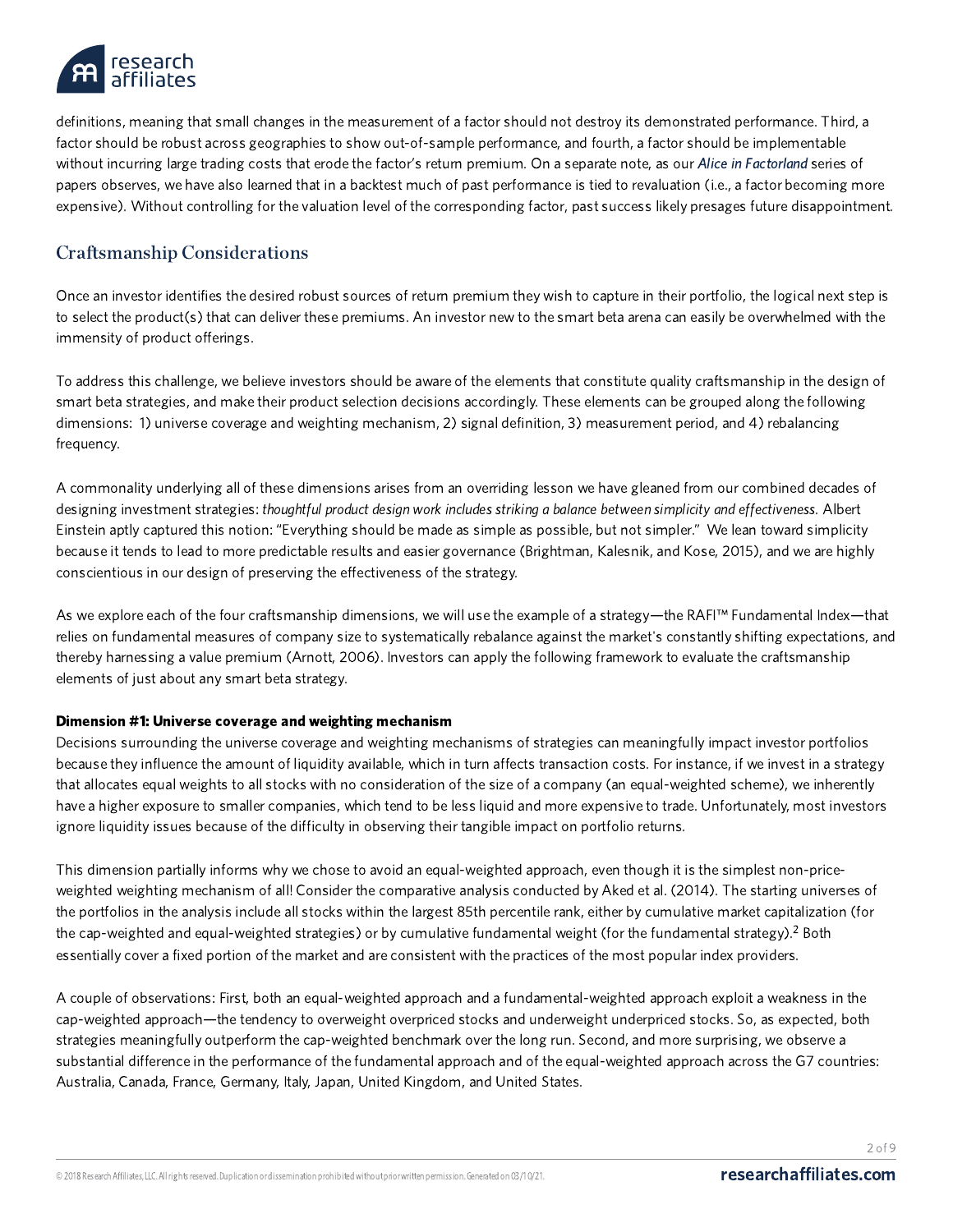

|                      | Performance |             |       | Volatility |       |             | TE vs. CAP |             |      |
|----------------------|-------------|-------------|-------|------------|-------|-------------|------------|-------------|------|
|                      | CAP         | <b>RAFI</b> | EW    | RAFI-EW    | CAP   | <b>RAFI</b> | EW         | <b>RAFI</b> | EW   |
| Australia            | 12.4%       | 14.5%       | 11.7% | 2.8%       | 23.4% | 23.2%       | 23.7%      | 2.9%        | 4.4% |
| Canada               | 10.1%       | 13.1%       | 11.2% | 2.0%       | 18.7% | 17.2%       | 18.4%      | 5.5%        | 5.2% |
| France               | 12.8%       | 15.1%       | 14.1% | 0.9%       | 21.3% | 22.3%       | 21.7%      | 5.0%        | 4.1% |
| Germany              | 11.4%       | 14.6%       | 12.4% | 2.3%       | 22.0% | 22.1%       | 19.8%      | 4.5%        | 6.0% |
| Italy                | 10.0%       | 10.6%       | 9.9%  | 0.7%       | 25.6% | 26.6%       | 25.5%      | 5.5%        | 5.0% |
| Japan                | 5.0%        | 8.8%        | 6.2%  | 2.6%       | 22.1% | 22.2%       | 21.7%      | 5.8%        | 5.6% |
| United Kingdom       | 11.7%       | 13.7%       | 12.6% | 1.1%       | 18.0% | 19.3%       | 19.2%      | 4.4%        | 4.5% |
| <b>United States</b> | 9.9%        | 11.9%       | 11.0% | 0.9%       | 15.0% | 15.1%       | 16.4%      | 4.8%        | 4.0% |

Simulated Statistics of Cap-Weighted, RAFI, and Equal-Weighted Strategies by Country,  $1985 - 2013$ 

Source: Aked et al. (2014).

Any use of the above content is subject to all important legal disclosures, disclaimers, and terms of use found at www.researchaffiliates.com, which are fully incorporated by reference as if set out herein at length.



As we seek to understand the sources of this long-term excess return (i.e., where it comes from and whether it is sustainable), we find that the selection effect matters. An equal-weighted strategy inherently includes companies with market prices above what is justified by the respective company's economic size, because market capitalization is used as a criterion for selecting the stocks in the starting universe. In contrast, choosing stocks with a cumulative 85% fundamental weight from the universe is less vulnerable to a negative selection effect.

When increasing the coverage of the starting universe of smart beta strategies (the universes would be identical if coverage were increased to 100%), the performance difference between the fundamental-weighted and equal-weighted strategies shrinks because the selection effect becomes weaker, but with the tradeoff of substantially higher transaction costs. An equal-weighted index allocates a material portion of its holdings to very small companies, which tend to be less liquid and more expensive to trade relative to their larger counterparts. So, although excluding fundamental metrics from the index construction process simplifies the methodology, this design decision tends to be accompanied by a significant loss of potential performance advantage in the presence of trading costs.

#### Dimension #2: Signal definition

A number of considerations are important to keep in mind when we are defining the signals or measures to be used in a smart beta strategy. At first glance, it may appear that using fewer accounting measures in a Fundamental Index strategy would be preferable. After all, doing so would reduce the complexity that arises when 1) aggregating data with different magnitudes and 2) dealing with companies that do not pay out dividends or that have a negative book value.

Even when backtest results appear to strongly support a particular fundamental metric as the best signal—such as adjusted sales (sales adjusted by capital structure) in the RAFI composite results displayed in the following table—we may lack a compelling reason why that metric's superior performance is likely to persist. Therefore, we find that using multiple measures<sup>3</sup> and simply averaging them helps avoid the dangers of overfitting data. We constantly remind ourselves and investors about the risks of data mining (Li and West, 2017, and Brightman, Li, and Liu, 2015) in light of strong evidence in the academic world of its prevalence in backtests (Harvey and Liu, 2018).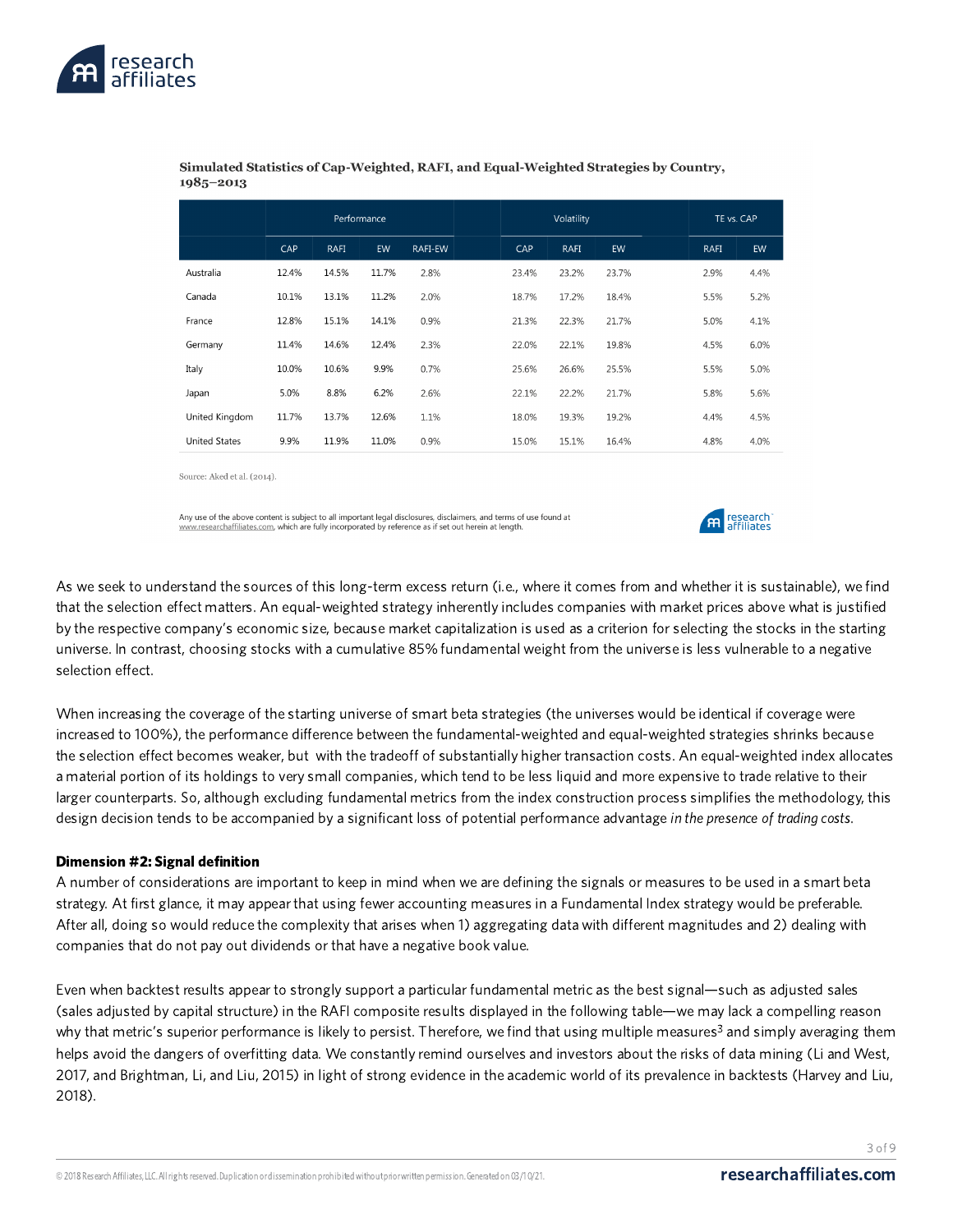

| 1996-June 2017        | Return % | Volatilty % | Tracking Error % |
|-----------------------|----------|-------------|------------------|
| <b>MSCI ACWI</b>      | 6.9      | 15.4        |                  |
| <b>Adjusted Sales</b> | 10.8     | 15.1        | 4.3              |
| Cash Flow             | 10.1     | 15.9        | 3.8              |
| Dividends + Buybacks  | 10.1     | 15.0        | 4.5              |
| <b>Book Value</b>     | 9.4      | 16.7        | 4.5              |
| <b>RAFI Composite</b> | 10.2     | 15.5        | 3.9              |

#### Simulated Annualized Return, Volatility, and Tracking Error, Jan 1996-Jun 2017

Source: RAFI Indices, LLC.

Any use of the above content is subject to all important legal disclosures, disclaimers, and terms of use found at www.researchaffiliates.com, which are fully incorporated by reference as if set out herein at length.



In short, we simply do not have a strong conviction about the relative advantage of one measure over another as being the best signal of performance. We also strive to be mindful of the caveats inherent to particular measures, which may make them an unreliable signal.<sup>4</sup> As a result, we have found the optimal approach to be to take a simple average in order to reduce measurement error and to provide a more stable anchor of a company's economic footprint.

#### Dimension #3: Measurement period

In selecting and defining the measures we use as signals, we aim to reduce the amount of trading to execute the strategy and we aim to smooth out the seasonality associated with accounting metrics. In this spirit, we have found that using a five-year average of the accounting metric, instead of the most recent year's metric, produces the best results.

Almost every design choice represents a double-edged sword, and we ensure the choice is made only after gauging the other side of the potentially sharp blade. Whereas one-year data hold the freshest information, these data also impact a stock's price most strongly. Therefore, a singular reliance on one-year financial information would introduce price-based stock selection and weighting through the back door, which would cause performance to decline and turnover to rise. By using a five-year average, we create a more stable anchor for rebalancing that leads to less trading and allows for smoothing the seasonality associated with accounting metrics in order to better capture a firm's contribution to the economy through a full business cycle.

Decisions surrounding this design dimension apply across smart beta and factor strategies. For instance, if a signal such as momentum (or low volatility) has an inherently higher (lower) decay rate, then shortening (extending) its measurement horizon may lead to a better tradeoff between the effectiveness of capturing the factor and incorporating a more stable anchor that would, in turn, lower transaction costs and help preserve a given factor's net expected return premium.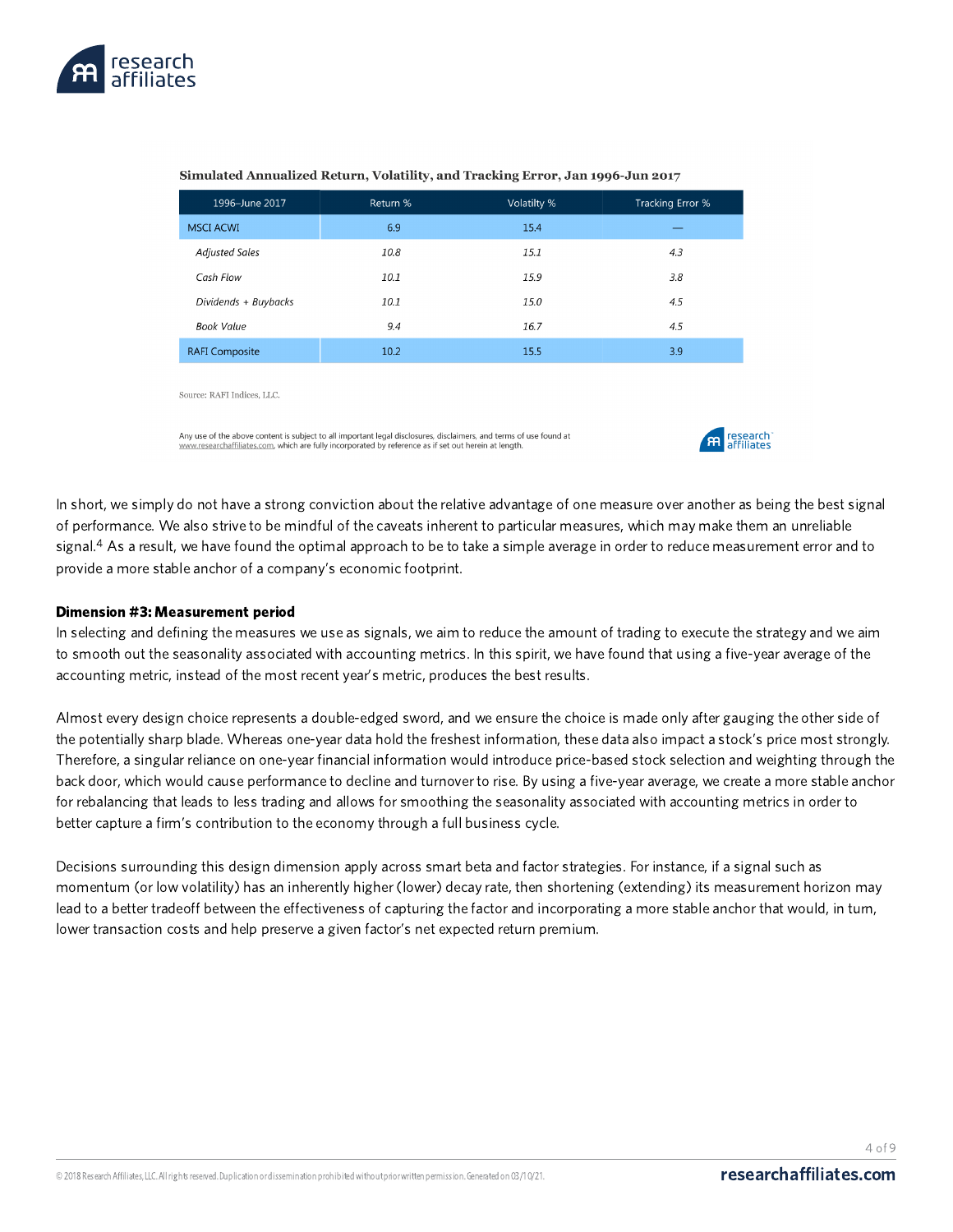

#### Number of Years Used to Calculate Metrics, 1962-2010

|                             | Fundamental Index US Large |          |          |          |          |  |  |
|-----------------------------|----------------------------|----------|----------|----------|----------|--|--|
|                             | 5 Years                    | 4 Years  | 3 Years  | 2 Years  | 1 Year   |  |  |
| Annualized Return           | 11.77%                     | 11.64%   | 11.60%   | 11.55%   | 11.49%   |  |  |
| Return vs. 5-Yr. Return     | 0.00%                      | $-0.14%$ | $-0.18%$ | $-0.23%$ | $-0.29%$ |  |  |
| Volatility                  | 15.39%                     | 15.50%   | 15.51%   | 15.54%   | 15.51%   |  |  |
| Sharpe Turnover             | 0.41                       | 0.40     | 0.40     | 0.39     | 0.39     |  |  |
| Turnover                    | 11.2%                      | 11.5%    | 11.6%    | 11.9%    | 12.6%    |  |  |
| Turnover vs. 5-Yr. Turnover | 0.0%                       | 0.2%     | 0.4%     | 0.6%     | 1.3%     |  |  |

Source: Research Affiliates, LLC, using data from Compustat and CRSP for the period 1962-1983, and Worldscope and Datastream for the period 1984-2010, from Hsu, Kalesnik, and Xie (2012).

Any use of the above content is subject to all important legal disclosures, disclaimers, and terms of use found at www.researchaffiliates.com, which are fully incorporated by reference as if set out herein at length.



#### Dimension #4: Trading frequency and rebalancing dates

The fourth design dimension focuses on rebalancing and why trading frequencies matter. Rebalancing frequency refers to how often the security weights in a portfolio are realigned to their anchor weights. Rebalancing dates refer to the fixed dates on which the rebalancing activity occurs. In the index world, common rebalancing frequencies are quarterly, semi-annual, or annual, and rebalancing dates are usually quarter-end or year-end. More complex methods exist but require execution expertise; for instance, a rebalancing event may be triggered when the distance between a stock's current weight and its target weight exceeds a predetermined threshold.

We believe creative design can reduce trading costs further—beyond the basic rebalancing frequency decision just explained—without overly complicating the implementation process. In our example using the RAFI Fundamental Index, we applied a method called the quarterly staggered rebalance (QSR), which spreads the portfolio turnover of an annual rebalancing over four quarters. We do this by creating an index equal weighted to four sub-indices identical in all respects except for the date at which the rebalance occurs. 5

The QSR scheme preserves all the benefits of an annual rebalancing schedule, including total trading reduction and the avoidance of trading against price momentum, which improve a strategy's performance, net of costs, compared to a quarterly or semi-annual schedule. By rebalancing roughly only a quarter of a portfolio's assets to the target weights at each quarter,<sup>3</sup> the portfolio moves toward its target weights more slowly, spreading trading over four days. Implementing the rebalancing in this manner effectively reduces the market impact caused by adverse price movements of the underlying securities (Aked and Moroz, 2015, and Frazzini, Israel, and Moskowitz, 2012). In addition, doing so mitigates entry-point risk, which should not matter in the long run, but can induce pain and regret for investors in the short run.

The rebalancing dates we use are the last business days of March, June, and September and the third Friday in December. We intentionally avoid the last business day of December because the market typically has limited liquidity around the holiday season and some international markets are closed. Yes, this is an exception to our rule, but one we believe is well worth making.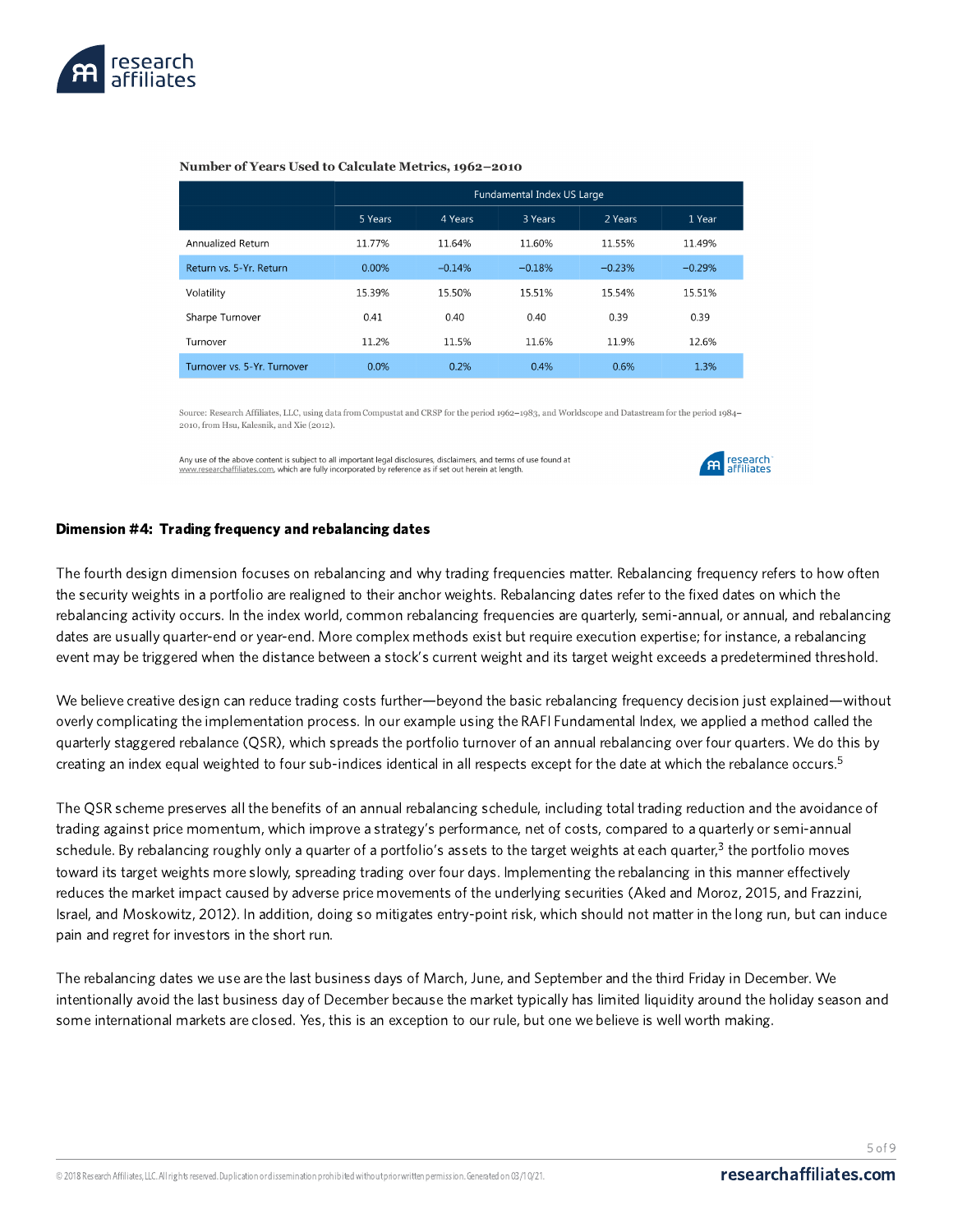

# Putting It Together

So now, let's put it all together. When we employ thoughtful design in choosing a strategy's 1) universe coverage and weighting mechanism, 2) signal definition(s), 3) measurement horizon, and 4) trading frequency and rebalancing dates, the combined outcome should be lower market impact costs without any sacrifice of a strategy's efficacy in capturing the premium delivered by the given factor.

Case in point: Across the most popular value smart-beta and factor approaches, RAFI Fundamental Index boasts the highest capacity, smallest turnover rate, and ultimately the lowest estimated trading costs. Certainly, an accurate estimate of transaction costs for different indices is hard to attain, but the relative advantage or disadvantage of one over the other is likely robust and persistent over time. The magnitude of the difference in transaction costs can easily be measured in double-digit basis points and is much greater than the difference in expense ratios of the different indices tracking exchange-traded funds.

The Research Affiliates Smart Beta Interactive tool provides a dashboard that allows investors to easily view, compare, and contrast smart-beta strategies and factors' expected annualized trading costs—along with the other measures that can influence transaction costs, such as capacity, turnover, weighted- average market cap, and effective number of stocks. When investors thoughtfully analyze, and their selection decisions are guided by, the craftsmanship elements of smart beta products we have demonstrated in this article, they can raise the odds of preserving their portfolio's performance potential by reducing implementation costs.



Estimated Trading Cost as of 12/31/2017

Source: Research Affiliates, LLC, Smart Beta Interactive. Annualized trading costs are estimated as the market impact of transactions, assuming \$10B in AUM for US and Global portfolios and \$1B in Emerging Markets. All data presented herein and on the Smart Beta Interactive website are estimates and is based on simulated portfolio computed by Research Affiliates, LLC, and does not reflect the performance of any product or strategy. The data is based upon reasonable beliefs of Research Affiliates, LLC, but it is not a guarantee of future performance. Forward looking statements speak only as of the data they are made and Research Affiliates, LLC, assumes no duty to and does not undertake to update forwardlooking statements. Forward-looking statements are subject to numerous assumptions, risks and uncertainties, which change over time. Actual results may differ materially from those anticipated in forward-looking statements. Please refer to disclosures.

Any use of the above content is subject to all important legal disclosures, disclaimers, and terms of use found at w.researchaffiliates.com, which are fully incorporated by reference as if set out herein at length



6 of 9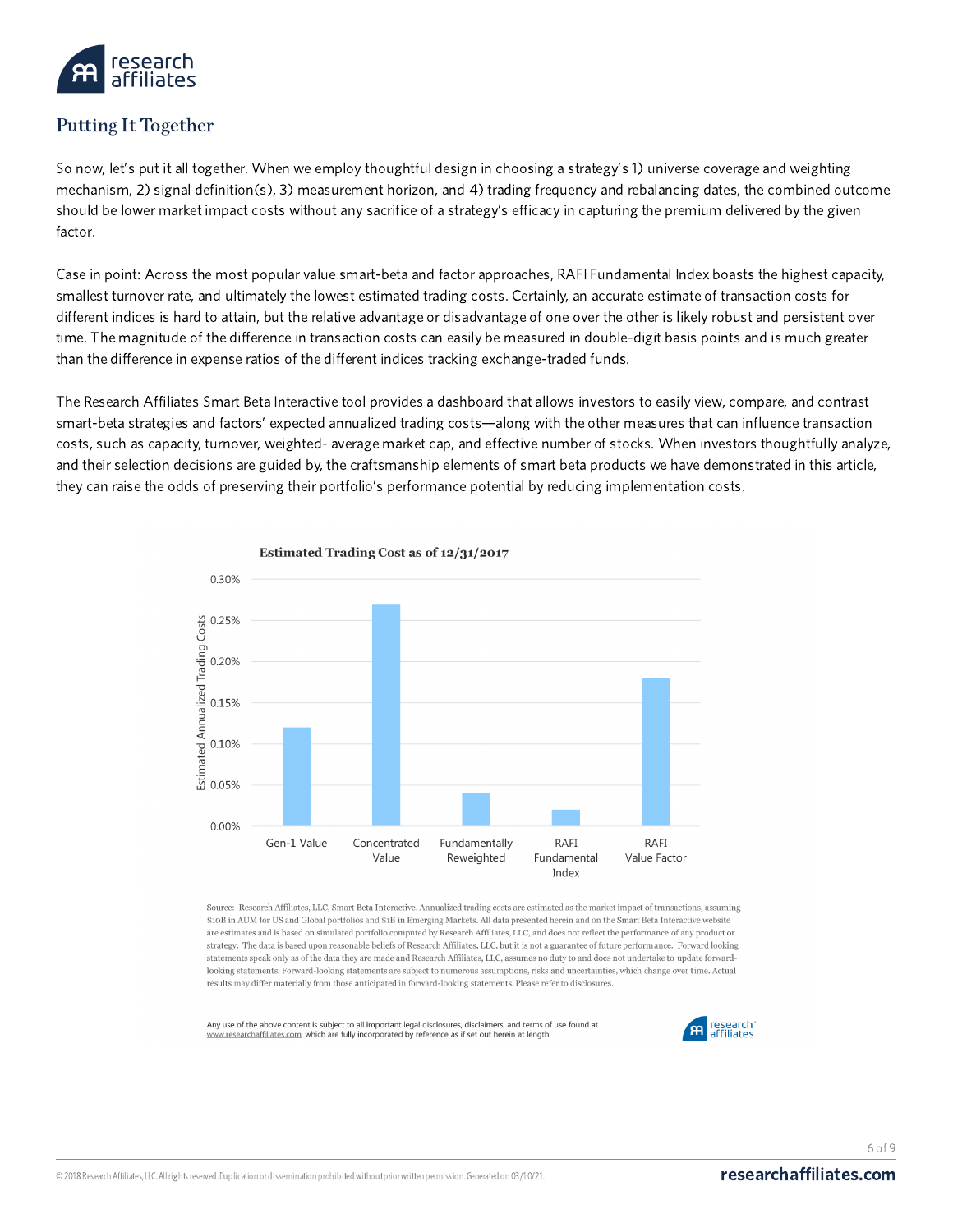

Harvesting well-known return premiums—simply and effectively—tends to require us to step back and slow down to embrace details in design and implementation. Because our construction rules are systematic, we can expect these deltas to persist over time. Thus, careful research on these issues is likely to add enduring value to investment portfolios. In a world that values speed and complexity, the practice of considering the elements of craftsmanship is often underappreciated, even though the long-term payoff will be substantial.

We believe an awareness of the tangible, impactful craftsmanship criteria used in a product's design, coupled with the Research Affiliates online smart beta and asset allocation interactive tools, can improve long-run investment outcomes. As Yogi Berra once humorously quipped, "In theory there is no difference between theory and practice. In practice there is." We couldn't agree more.

## Endnotes

- 1. At Research Affiliates, we have long emphasized and labeled this important element as "product design." A hat tip is in order to AQR's Ronen Israel whom we first heard say "craftsmanship"—a more succinct and descriptive term—at the 2017 Morningstar Investment Conference. Indeed, we encourage readers to explore Israel, Jiang, and Ross (2018).
- 2. The official method of Aked et al. (2014) uses an 86% cutoff point to define large/mid universe.
- 3. Israel, Jiang and Ross (2018) also concluded that using multiple signals to capture a desired factor exposure is preferred when a single perfect definition does not exist.
- 4. For example, relying on sales alone can unintentionally result in an approach that emphasizes companies that run with a thin profit margin, such as Walmart. Book value can place too much weight on firms, such as Ford and General Motors, that invest heavily in capital expenditures (property, industrial buildings, and equipment), but do not produce value for their shareholders, and a reliance on dividends may lead to underweighting growth oriented stocks, such as Google, with a low payout to investors.
- 5. Israel, Jiang, and Ross (2018) suggest that spreading out trading is an effective way to lower market impact.
- 6. Another way to think about this is that the portfolio is being moved about one-fourth toward its target positions at the quarterly rebalancing date, so the total turnover is equivalent to an annual rebalance.

### References

Aked, Michael, Vitali Kalesnik, Engin Kose, Philip Lawton, and Max Moroz. 2014. "Equal-Weight and [Fundamental-Weight](https://www.researchaffiliates.com/content/ra/na/en_us/publications/articles/249_equal_weight_and_fundamental_weight_index_investing.html) Index Investing: A Comparison of Two Smart Beta Strategies." Research Affiliates White Paper(May).

Aked, Michael, and Max Moroz. 2015. "The Market Impact of Passive [Trading](https://www.researchaffiliates.com/content/ra/na/en_us/publications/journal-papers/218_the_market_impact_of_passive_trading.html)." Journal of Trading, vol. 10, no. 3 (Summer):5−12.

Arnott, Robert. 2006. "An [Overwrought](https://www.researchaffiliates.com/content/dam/ra/documents/Institutional_Investor_Dec_2006_An_Overwrought_Orthodoxy.pdf) Orthodoxy." Institutional Investor Magazine(December).

Arnott, Robert, Mark Clements, and Vitali Kalesnik. 2017. "Why Factor Tilts Are Not Smart 'Smart Beta': Part II of Alice in [Factorland.](https://www.researchaffiliates.com/content/ra/na/en_us/publications/articles/610-why-factor-tilts-are-not-smart-smart-beta.html)" Research Affiliates Publications (May).

Arnott, Robert, Vitali Kalesnik, Engin Kose, and Lillian Wu. 2017. "Can [Momentum](https://www.researchaffiliates.com/content/ra/na/en_us/publications/articles/637-can-momentum-investing-be-saved.html) Investing Be Saved? Part IV of Alice in Factorland." Research Affiliates Publications (October).

Arnott, Robert, Vitali Kalesnik, and Lillian Wu. 2017. "The Incredible Shrinking Factor Return: Part 1 of Alice in [Factorland](https://www.researchaffiliates.com/content/ra/na/en_us/publications/articles/604-the-incredible-shrinking-factor-return-unabridged.html)." Research Affiliates Publications (April).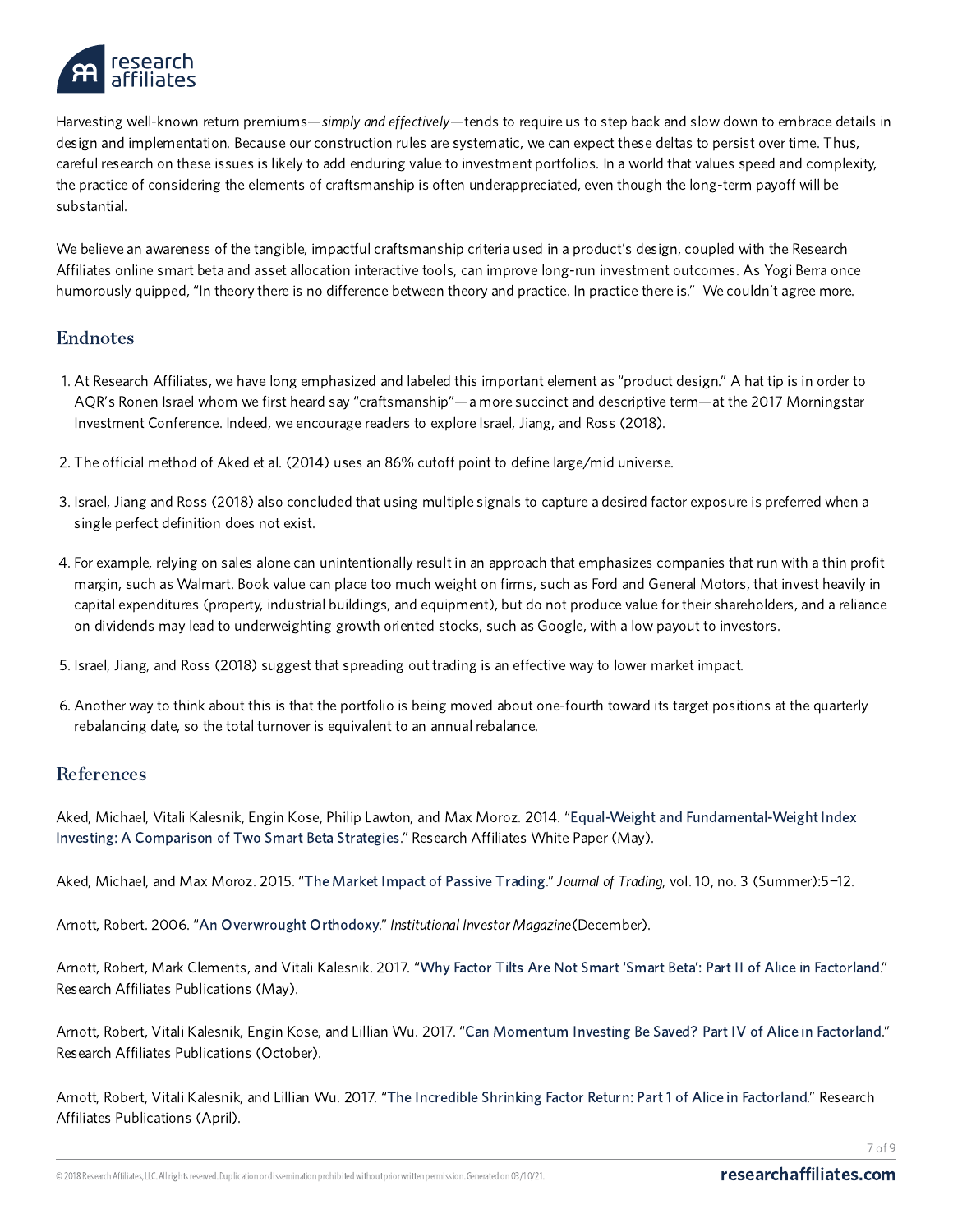

———. 2017. "The Folly of Hiring Winners and Firing Losers: Part III of Alice in [Factorland](https://www.researchaffiliates.com/content/ra/na/en_us/publications/articles/630-the-folly-of-hiring-winners-and-firing-losers.html)." Research Affiliates Publications (September).

Beck, Noah, Jason Hsu, Vitali Kalesnik, and Helga Kostka. 2016. "Will Your Factor Deliver? An Examination of Factor Robustness and Implementation Costs." Financial Analysts Journal, vol. 72, no. 5 [\(September/October\):55](https://www.researchaffiliates.com/content/ra/na/en_us/publications/journal-papers/312_will_your_factor_deliver_an_examination_of_factor_robustness_and_implementation_costs_factor_zoology.html)−82.

Brightman, Chris, Vitali Kalesnik, and Engin Kose. 2015. "[Elegant](https://www.researchaffiliates.com/content/ra/na/en_us/publications/articles/446_elegant_design.html) Design." Research Affiliates Publications (November).

Brightman, Chris, Feifei Li, and Xi Liu. 2015. "Chasing [Performance](https://www.researchaffiliates.com/content/ra/na/en_us/publications/articles/470_chasing_performance_with_etfs.html) with ETFs." Research Affiliates Publications (November).

Frazzini, Andrea, Ronen Israel, and Tobias J. Moskowitz. 2012. "Trading Costs of Asset Pricing [Anomalies](https://papers.ssrn.com/sol3/papers.cfm?abstract_id=2294498)." Available at SSRN.

Harvey, Campbell, and Yan Liu. 2018. "Lucky [Factors](https://ssrn.com/abstract=2528780)." Available at SSRN.

Hsu, Jason, Vitali Kalesnik, and Shelley Xie. 2012. "What Makes the Fundamental Index® Methodology Work?" Research Affiliates White Paper(October).

Israel, Ronen, Sarah Jiang, and Adrienne Ross. 2018. ["Craftsmanship](http://jpm.iijournals.com/content/44/2/23) Alpha: An Application to Style Investing." Journal of Portfolio Management, vol. 44, issue 2 (Multi-Asset Special Issue 2018):23−39.

Li, Feifei, and John West. 2017. "Live from [Newport](https://www.researchaffiliates.com/content/ra/na/en_us/publications/articles/626-live-from-newport-beach-its-smart-beta.html) Beach. It's Smart Beta!" Research Affiliates Publications (August).